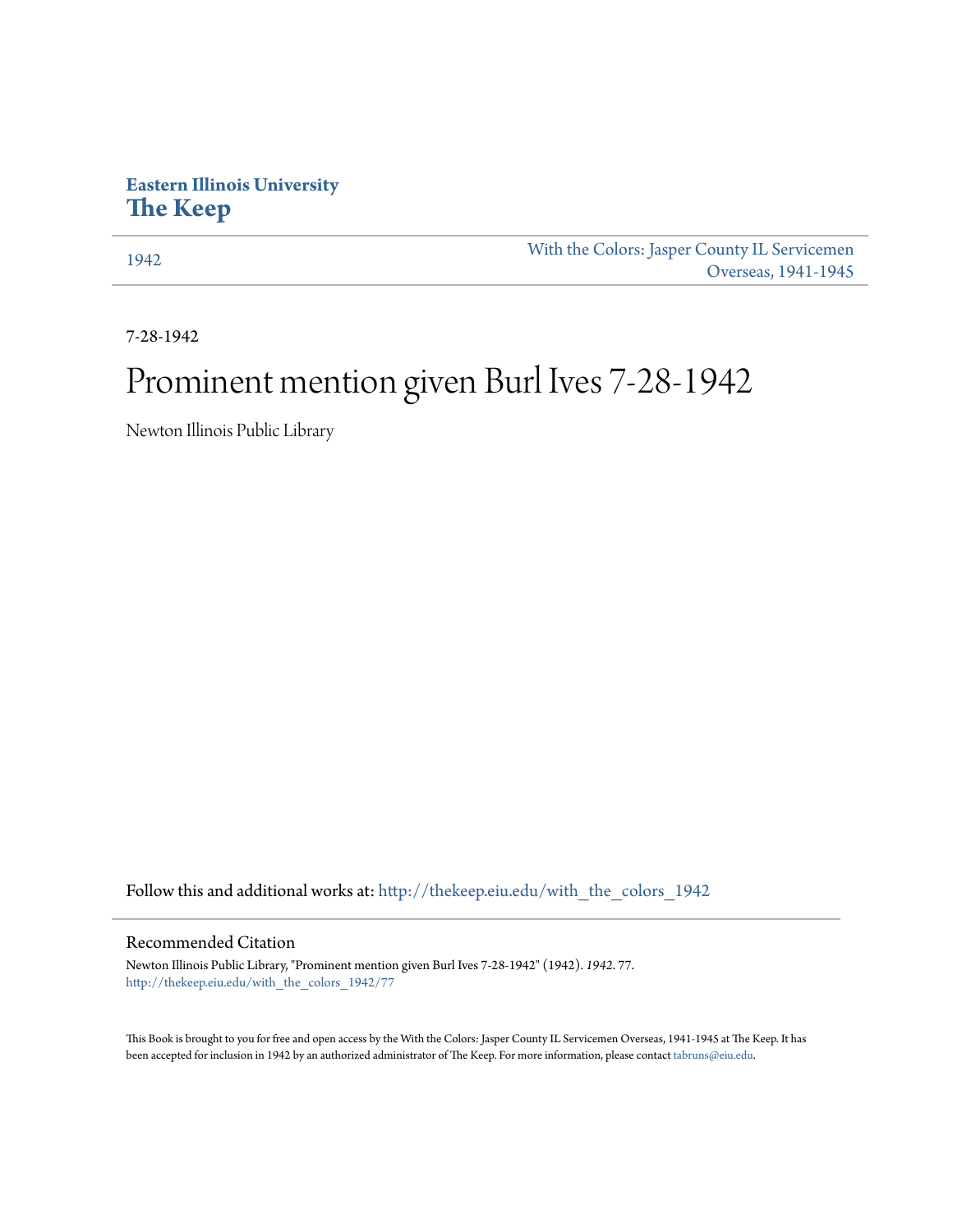## PROMINENT MENTI GIVEN BURL IVES

Last week's copy of Hime, a weekly news magazine, gives quite a "play" to Burl Icle Ivanhoe Ives, a son of Mr. and Mrs. Frank Ives of Hunt City. Under the heading, Army Troubadour, the item states that 265 pound Private Ives was making a great hit last week with the A. E. F. boys all over the globe with his broadcasting of his small talk, familiar readings and songs. The article continued:

"Big, blond Burl Ives was already a very busy soldier. In nine shows each week he mugged, sang, cavorted in the smash hit, 'This Is the Army.' Each morning he drilled with the rest of the cast on a vacant lot in Manhattan. Two mornings a week (Sundays 8:45 and Thursdays 9:30 Eastern War Time) his strumming guitar and his warm tenor voice plugged the army show over CBS. He took the daily Jive stunt happily in stride.

"Private Ives could remember other lazier days. A one-time Eastern Illinois State Teachers' college foot bailer, burly Burl Ives bummed around the United States with his guitar, collecting folk songs and singing them to folks. In Manhattan he met Songsleuth Sigmund Spaeth, who sent him to NBC. Ambling amiably up to the mike, he started off with "Robin He Married a Wife from the West." But